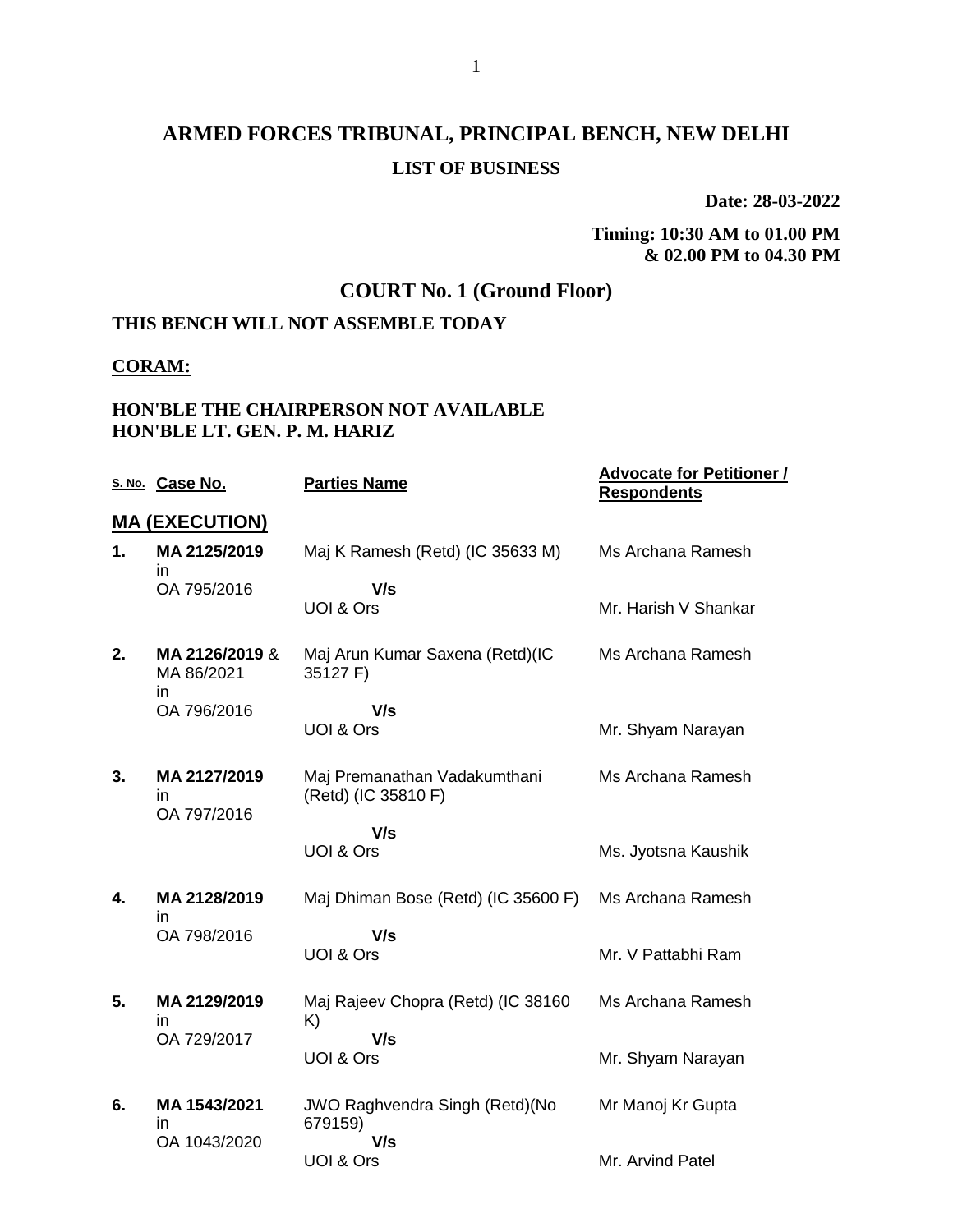**7. MA 2953/2021** in OA 1292/2020 Ex Nk (DSC) Balvir Singh (14542341- Mr Ved Prakash & Devendra L)  **V/s** UOI & Ors Kumar Mr. Arvind Kumar

# **MA (OTHERS)**

| 8. | MA 1429/2020<br>ın<br>OA 290/2017 | Maj Gen Mahesh Chander (Retd.)<br>(deceased) (DR-10288Y) through Smt<br>Shashi Chander (LR)<br>V/s | Ms. Archana Ramesh  |
|----|-----------------------------------|----------------------------------------------------------------------------------------------------|---------------------|
|    |                                   | UOI & Ors.                                                                                         | Mr. Ashok Chaitanya |
| 9. | MA 396/2022<br>in                 | Ex Sep/DSC Gyan Singh (4070354Y)                                                                   | Mr U S Maurya       |
|    | OA 1543/2020                      | V/s<br>UOI & Ors                                                                                   | Mr. Ashok Chaitanya |

### **RAs**

| 10. RA 22/2019  | Ex Gdsm Aijad Hussain (No 15622632 Mr Anuj Kr Sharma |                        |
|-----------------|------------------------------------------------------|------------------------|
| with            | P١                                                   |                        |
| MA 1657/2019    | V/s                                                  |                        |
| in OA 2023/2017 | UOL& Ors                                             | Mr. Satya Ranjan Swain |

### **Pleadings Not Complete**

| 11. | OA 99/2022  | No-4573582P Nk Balbir Singh<br>V/s                  | Mr Rajesh Nandal                                |
|-----|-------------|-----------------------------------------------------|-------------------------------------------------|
|     |             | UOI & Ors.                                          | Dr. Vijendra Singh Mahndiyan R-<br>1 to $R - 3$ |
| 12. | OA 114/2022 | (18150 T) AVM J Rajendra AVSM VSM Mr Ankur Chhibber |                                                 |

Mr Harish V Shankar

|            | V/s |
|------------|-----|
| UOI & Ors. |     |

#### **WITH**

| 13. OA 84/2022<br>with | Air Vice Marshal J Rajendra (18150 T) Mr Ankur Chhibber |                     |
|------------------------|---------------------------------------------------------|---------------------|
| MA 569/2022            | V/s                                                     |                     |
|                        | UOI & Ors.                                              | Mr Harish V Shankar |

### **FOR FINAL HEARING**

| 14. | OA 294/2011 | Major V. Ramamurthy (Retd.) & Ors. Mr SM Dalal<br>V/s |                                                    |
|-----|-------------|-------------------------------------------------------|----------------------------------------------------|
|     |             | UOI & Ors.                                            | Dr Vijendra Mahndiyan for R 1-4,<br>None for R 5-8 |
| 15. | OA 469/2017 | Wg Cdr Anuma Acharya                                  | Mr S S Pandey                                      |
|     |             | V/s<br>UOI & Ors.                                     | Mr. Hrish V Shankar                                |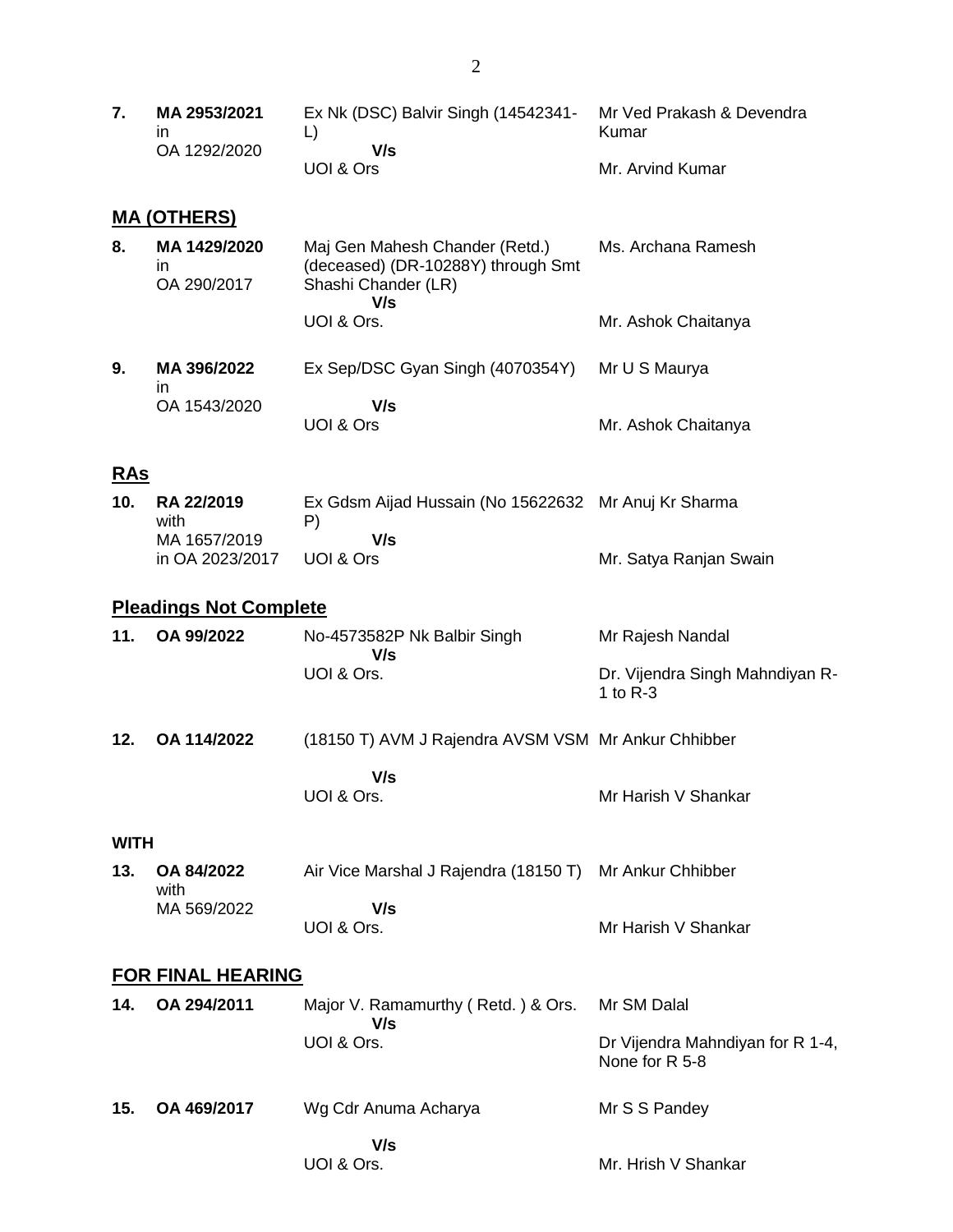| 16.         | OA 645/2020                      | IC-49054L Brig GS Cheema<br>V/s               | Mr. Indra Sen Singh & Mr.<br>Abhishek Singh |
|-------------|----------------------------------|-----------------------------------------------|---------------------------------------------|
|             |                                  | UOI & Ors.                                    | Mr Anil Gautam                              |
|             | <u>MATTERS FROM REGULAR LIST</u> |                                               |                                             |
| 17.         | OA 322/2015                      | Sgt Badal Chaurasia                           | Mr. Ajit Kakkar                             |
|             |                                  | V/s<br>UOI & Ors.                             | Mr VS Tomar                                 |
| 18.         | OA 512/2015                      | Ex Rect Neetesh Singh Rajawat                 | Mr. V S Kadian                              |
|             |                                  | V/s<br>UOI & Ors.                             | Mr YP Singh                                 |
| 19.         | OA 651/2015                      | LD Jitender Kumar                             | Mr Rajesh Nandal                            |
|             |                                  | V/s<br>UOI & Ors.                             | Mr V Pattabhi Ram                           |
| 20.         | OA 893/2017                      | Ex Sub Maj Shankar Datt                       | Mr SM Dalal                                 |
|             |                                  | V/s<br>UOI & Ors.                             | Mr. SD Windlesh                             |
| 21.         | OA 1554/2017<br>with             | IC-48117W Lt Col Girish J Lal (Retd)          | Mr Rajiv Manglik                            |
|             | MA 1153/2017                     | V/s<br>UOI & Ors.                             | Mr. Anil Gautam                             |
| 22.         | OA 2060/2017                     | Cdr Vishal Bhargava (41845-A)                 | Mr. Ankur Chhibber                          |
|             |                                  | V/s<br>UOI & Ors.                             | Dr Vijendra Mahndiyan                       |
| 23.         | OA 2069/2017                     | JC-811376H Subedar Tila Ram                   | Mr. V S Kadian                              |
|             |                                  | V/s<br>UOI & Ors.                             | Mr. Anil Gautam                             |
| <b>WITH</b> |                                  |                                               |                                             |
| 24.         | OA 899/2018                      | JC-811389A Ex Sub Jeet Kumar<br>(Retd)<br>V/s | Mr Virender Singh Kadian                    |
|             |                                  | UOI & Ors.                                    | Dr Vijendra Singh Mahndiyan                 |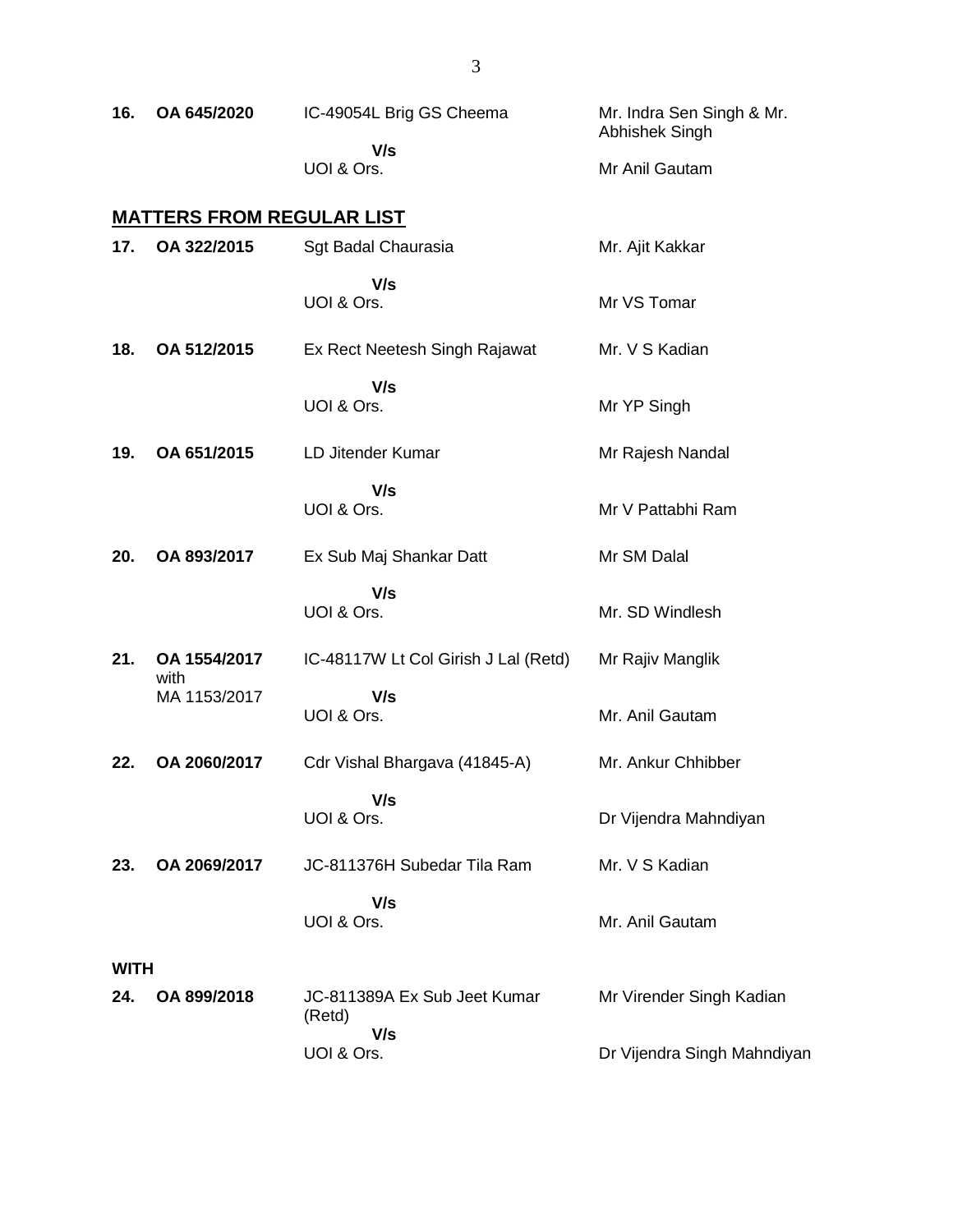# **ARMED FORCES TRIBUNAL, PRINCIPAL BENCH, NEW DELHI LIST OF BUSINESS**

**Date: 28-03-2022**

**Timing: 11:00 AM**

### **PRINCIPAL REGISTRAR COURT**

### **PRINCIPAL REGISTRAR COURT WILL SIT FROM 12.00 NOON TO 1.00 PM**

### **THE FOLLOWING CASES SHALL BE TAKEN THROUGH VIRTUAL HEARING**

# **Link for Virtual Hearing Principal Registrar Court:**

### <https://aftpb.webex.com/meet/vcaftpb>

| S. No.         | Case No.                             | <b>Parties Name</b>                                       | <b>Advocate for Petitioner /</b><br><b>Respondents</b> |
|----------------|--------------------------------------|-----------------------------------------------------------|--------------------------------------------------------|
|                | <b>Pleadings Complete</b>            |                                                           |                                                        |
| $\mathbf{1}$ . | OA 2217/2021<br>with                 | Sgt Rajeev Ranjan (Retd) (781670-L)                       | Mr Raj Kumar                                           |
|                | MA 688/2022                          | V/s<br>UOI & Ors.                                         |                                                        |
|                |                                      |                                                           | Mr. K K Tyagi                                          |
| 2.             | OA 2293/2021<br>with<br>MA 607/2022  | JWO Vinod Kumar Gupta (Rretd) (628539- Mr Raj Kumar<br>B) |                                                        |
|                |                                      | V/s                                                       |                                                        |
|                |                                      | UOI & Ors.                                                | Mr. K K Tyagi                                          |
| 3.             | OA 2296/2021<br>with<br>MA 2404/2021 | <b>JWO Pradeep Kumar Tiwari (Retd)</b><br>(626873)        | Mr Manoj Kumar Gupta                                   |
|                |                                      | V/s                                                       |                                                        |
|                |                                      | UOI & Ors.                                                | Mr. Arvind Patel                                       |
|                | <b>Pleadings Not Complete</b>        |                                                           |                                                        |
| 4.             | OA 322/2021<br>with<br>MA 393/2021 & | Ex MWO (HFO) Shankar Ram (657554-G)<br>& Ors.             | Mr Aruni Poddar                                        |
|                | 1850/2021                            | V/s<br>UOI & Ors.                                         | Dr Vijendra Singh Mahndiyan                            |
| <b>WITH</b>    |                                      |                                                           |                                                        |
| 5              | OA 390/2021<br>with                  | Ex WO Pradip Kumar (677500 G) & Ors.                      | Mr Rohit Pratap & Associates                           |
|                | MA 2665/2021                         | V/s<br>UOI & Ors.                                         | Mr. S D Windlesh                                       |
|                |                                      |                                                           |                                                        |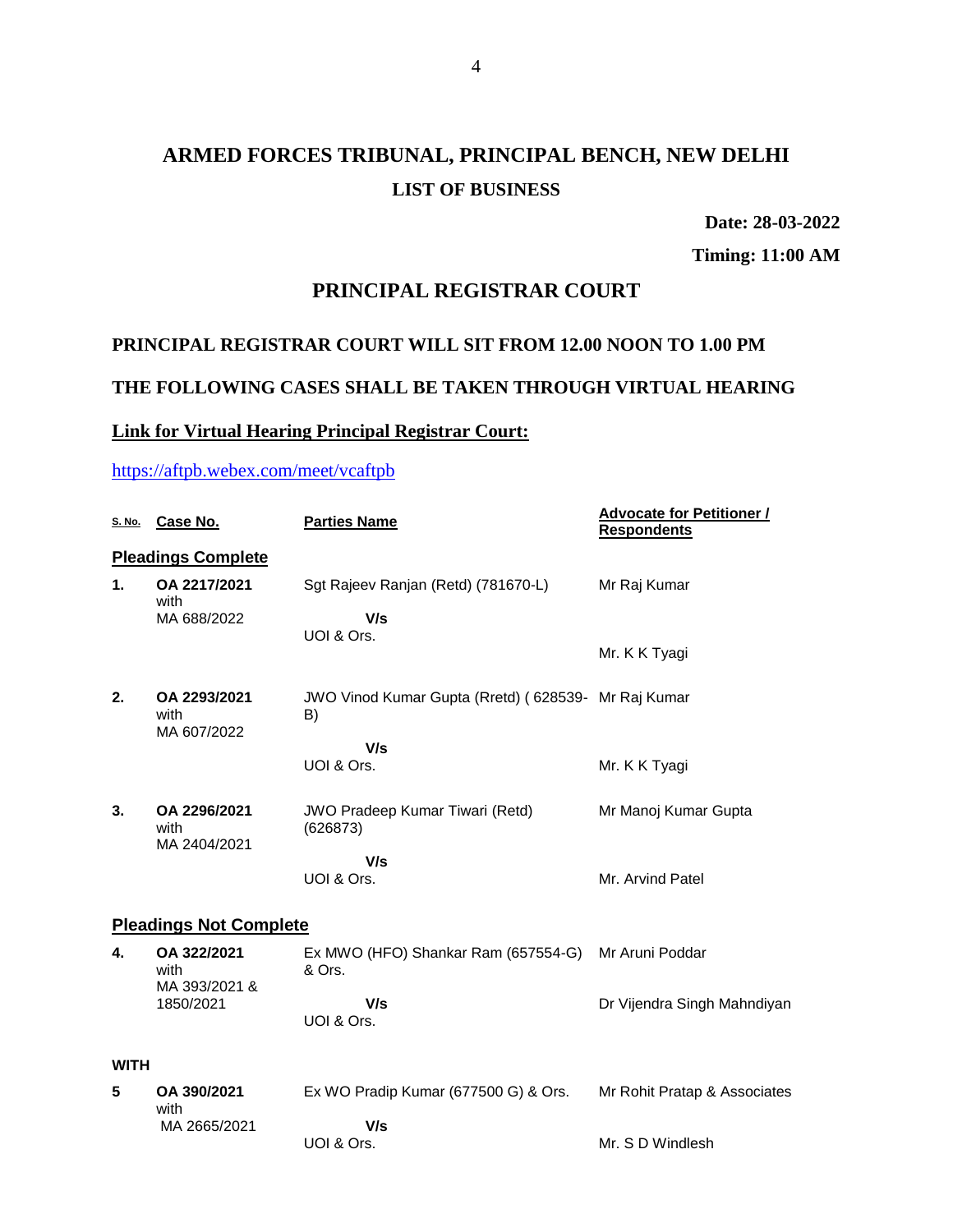**WITH**

| 6.  | OA 1946/2021                                    | Ex WO Rakesh Kumar (No 692450 K) &<br>Ors.                          | Mr Rohit Pratap & Associates                |
|-----|-------------------------------------------------|---------------------------------------------------------------------|---------------------------------------------|
|     |                                                 | V/s<br>UOI & Ors.                                                   | Mr Prabodh Kumar                            |
| 7.  | OA 1877/2021<br>with                            | Ex Hav Ravendra Kumar (3194879-A)                                   | Mr Ajeet Yadav & Banvendra Singh<br>Gandhar |
|     | MA 1876/2021                                    | V/s<br>UOI & Ors.                                                   | Mr. Satya Ranjan Swain                      |
| 8.  | OA 2044/2021<br>(OA 289/2019 RB                 | LAC Yashwant Singh(933514H)                                         | Mr Ajit Kakkar & Associates                 |
|     | Kochi)                                          | V/s<br>UOI & Ors.                                                   | None                                        |
| 9.  | OA 2100/2021<br>with                            | Ex Nk Rajesh Kumar (14819765N)                                      | Mr V S Kadian                               |
|     | MA 2189/2021                                    | V/s<br>UOI & Ors.                                                   | Ms. Barkha Babbar                           |
| 10. | OA 2105/2021<br>with                            | Ex Sigmn Prabhat Ranjan Panigrahi                                   | Mr Ajit Kakkar                              |
|     | MA 2208/2021<br>In<br>OA 48/2021 RB<br>Kolkata) | V/s<br>UOI & Ors.                                                   | Mr. Ashok Chaitanya                         |
| 11. | OA 2133/2021                                    | AVM Maharaj Mohanta (17390) ADM<br>(Retd)                           | Mr Ajai Bhalla                              |
|     |                                                 | V/s<br>UOI & Ors.                                                   | Mr Avdhesh Kumar Singh                      |
| 12. | OA 2134/2021<br>with<br>MA 2244/2021            | Ex SPR Takale Ramdas Babasaheb<br>(15572577L)                       | Mr Ved Prakash & Mr Devendra<br>Kumar       |
|     |                                                 | V/s<br>UOI & Ors.                                                   | Mr Niranjana Das                            |
| 13. | OA 2136/2021<br>with<br>MA 2245/2021            | Ex HFO MWO Rameshwar Prasad Singh<br>(641929 A)                     | Mr Bijendra Kumar Pathak                    |
|     |                                                 | V/s<br>UOI & Ors.                                                   | Mr Prabodh Kumar                            |
| 14. | OA 2140/2021<br>with                            | Ex Rect Ravi Prakash (13693049 X)                                   | Mr Ved Prakash & Mr Devendra<br>Kumar       |
|     | MA 2247/2021                                    | V/s<br>UOI & Ors.                                                   | Mr Avdhesh Kumar Singh                      |
| 15. | OA 2141/2021                                    | Col Navdeep Singh Saran (Retd) (IC 58608 Mr Chaitanya Agarwal<br>A) |                                             |
|     |                                                 | V/s<br>UOI & Ors.                                                   | Mr. Neeraj Sr CGSC                          |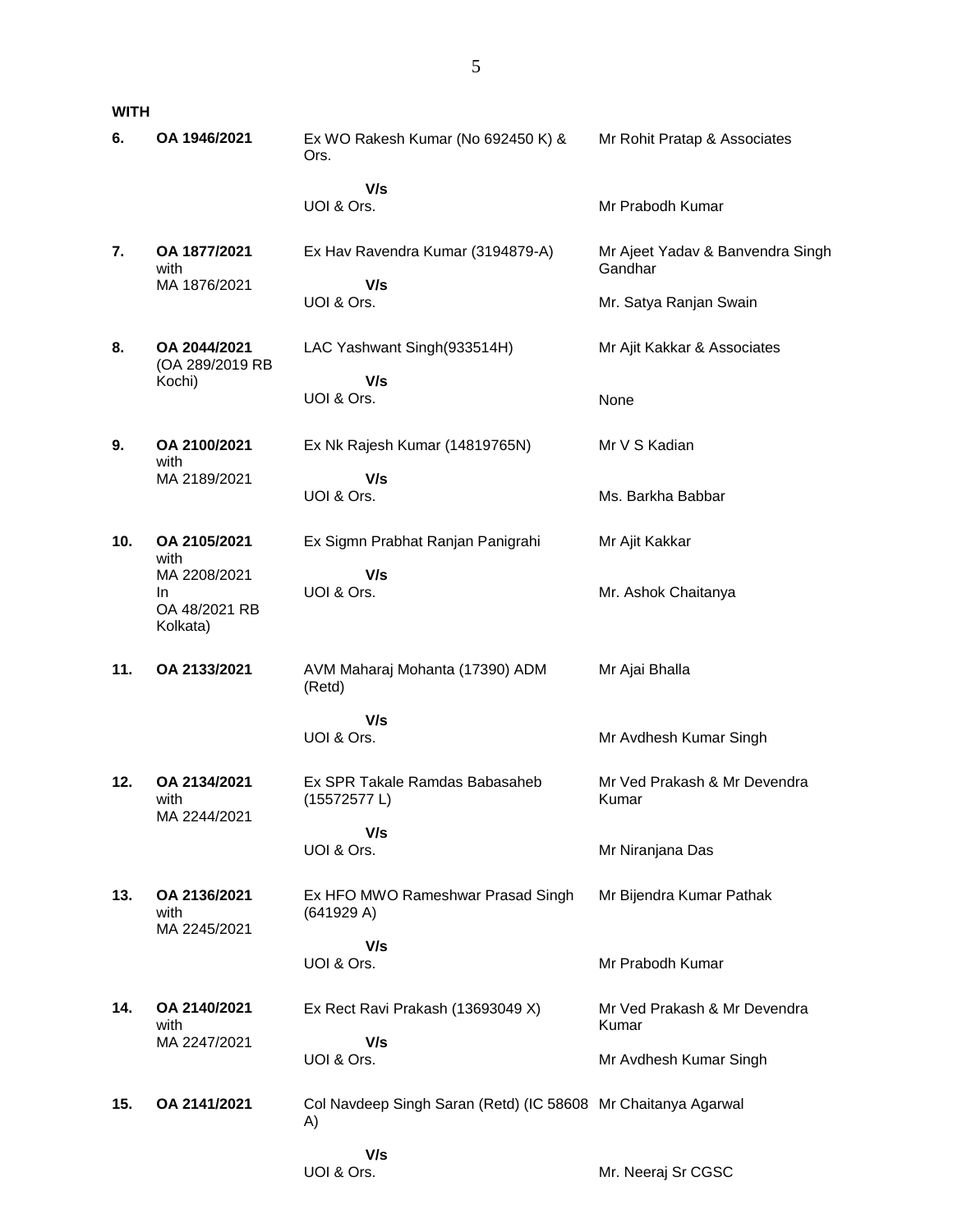| 16. | OA 2160/2021<br>with                 | (683998) Sgt Narender Kumar Vats (Retd)               | Mr Dinesh Mahto & Mr Manoj Kr<br>Gupta          |
|-----|--------------------------------------|-------------------------------------------------------|-------------------------------------------------|
|     | MA 2273/2021                         | V/s<br>UOI & Ors.                                     | Ms Jyotsna Kaushik                              |
| 17. | OA 2161/2021                         | IC-47916A Col Bimal Kumar Jaggi (Retd)                | Mr Indra Sen Singh/Kirtika Chhatwal             |
|     |                                      | V/s<br>UOI & Ors.                                     | Mr. Neeraj Sr CGSC                              |
| 18. | OA 2162/2021<br>with<br>MA 2274/2021 | Ex Hav (PA) Sunil Kumar (6394146 N) &<br>Ors.         | Mr Indra Sen Singh & Ms Kirtika<br>Chhatwal     |
|     |                                      | V/s<br>UOI & Ors.                                     | Mr Prabodh Kumar                                |
| 19. | OA 2163/2021<br>with<br>MA 2275/2021 | MWO (HFO) Ram Jee Singh (Retd)<br>(653172)            | Mr Manoj Kumar Gupta &<br>Associates            |
|     |                                      | V/s<br>UOI & Ors.                                     | Mr J S Rawat                                    |
| 20. | OA 2164/2021<br>with                 | Ex Sep Rajender Singh (3173846)                       | Mr S M Dalal                                    |
|     | MA 2276/2021                         | V/s<br>UOI & Ors.                                     | Dr Vijendra Singh Mahdniyan                     |
| 21. | OA 2165/2021<br>with                 | Ex MWO Shailendra Kumar (No 675325-K)                 | Mr Bharat Singh & Associates                    |
|     | MA 2277/2021                         | V/s<br>UOI & Ors.                                     | Mr. Avdhesh Kumar Singh                         |
| 22. | OA 2166/2021                         | Ex Ac(U/T) Keshav Singh Beniwal<br>(7006779-A)<br>V/s | Mr Pushpendra Kumar Dhaka                       |
|     |                                      | UOI & Ors.                                            | Gp Capt Karan Singh Bhati, Sr<br>CGSC           |
| 23. | OA 2190/2021                         | Ex Hav (OCC) B D Pradhan (15387074 N)                 | Mr Anil Srivastava & Ms Ruchi<br>Sharma         |
|     |                                      | V/s<br>UOI & Ors.                                     | Mr. Neeraj, Sr CGSC for R 1-3 &<br>None for R-4 |
| 24. | OA 2191/2021<br>with                 | Ex Rect Vijay Kumar (15347040 X)                      | Mr Virender Singh Kadian                        |
|     | MA 2290/2021                         | V/s<br>UOI & Ors.                                     | Ms Jyotsna Kaushik                              |
| 25. | OA 2196/2021<br>with                 | Ex WO Vishunpal Singh (672941 S)                      | Mr Ramniwas Bansal                              |
|     | MA 2305/2021                         | V/s<br>UOI & Ors.                                     | Mr. Rajeev Kumar                                |

6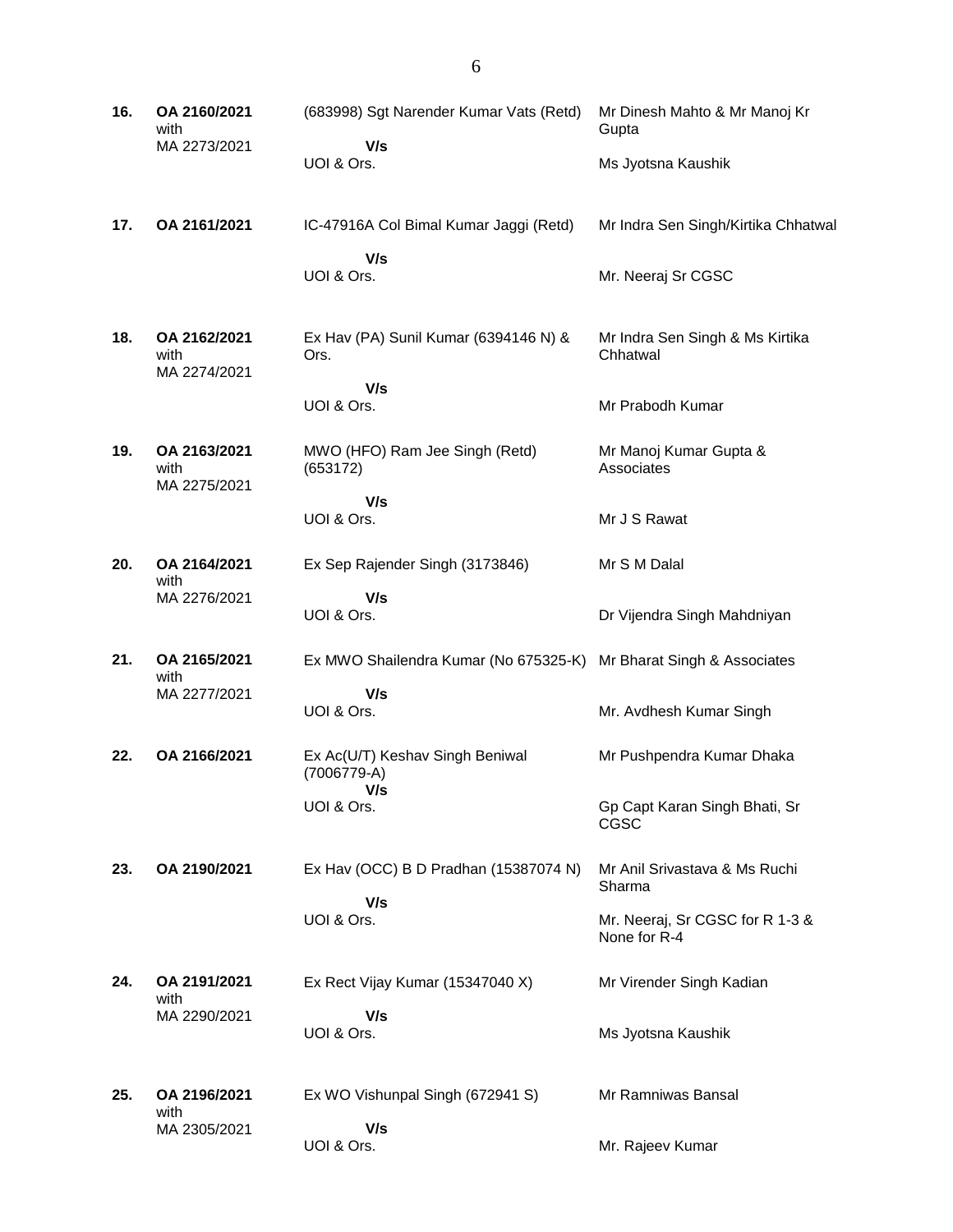| 26. | OA 2239/2021<br>with                 | Sub Gunta Chandra Sekar (JC 271750 M)                     | Ms Archana Ramesh                    |
|-----|--------------------------------------|-----------------------------------------------------------|--------------------------------------|
|     | MA 2336/2021                         | V/s<br>UOI & Ors.                                         | Ms Suman Chauhan                     |
| 27. | OA 2240/2021                         | Ex MWO Gautam Kumar Das (655648-H)                        | Mr Praveen Kumar                     |
|     | with<br>MA 2337/2021                 | V/s<br>UOI & Ors.                                         | Mr Niranjana Das                     |
| 28. | OA 2241/2021<br>with<br>MA 2338/2021 | Cpl Mathai Keeramkunnathu Paulose<br>(Retd) (675943)      | Mr Manoj Kr Gupta                    |
|     |                                      | V/s<br>UOI & Ors.                                         | Ms Barkha Babbar                     |
| 29. | OA 2249/2021                         | (900118 B) Sgt Vivek Singh Chundawat<br>(Retd)            | Mr Raj Kumar                         |
|     |                                      | V/s<br>UOI & Ors.                                         | Mr S D Windlesh                      |
| 30. | OA 2251/2021                         | Sgt Bhupender Kumar (Retd) (Service Nos<br>781688-S)      | Mr Raj Kumar                         |
|     |                                      | V/s<br>UOI & Ors.                                         | Mr Niranjana Das                     |
| 31. | OA 2268/2021<br>with                 | Smt Gita Devi Wd/o Late L/Nk Suresh<br>Kumar (14801336 K) | Mr Ramniwas Bansal & Mr Raj<br>Kumar |
|     | MA 2377/2021                         | V/s<br>UOI & Ors.                                         | Ms Jyotsna Kaushik                   |
| 32. | OA 2269/2021                         | Col (TS) Rajesh VP (IC-51437W) (Retd)                     | Mr Mohan Kumar & Associates          |
|     |                                      | V/s<br>UOI & Ors.                                         | Mr Rajeev Kumar                      |
| 33. | OA 2270/2021                         | Sgt Padiri Sivakrishna (Retd) (781626-S)                  | Mr Raj Kumar                         |
|     |                                      | V/s<br>UOI & Ors.                                         | Mr. Shyam Narayan                    |
| 34. | OA 2282/2021<br>with                 | Ex Sep Adikanda Mahapatra (7782089-P)                     | Mr Ved Prakash & Devendra Kumar      |
|     | MA 2393/2021                         | V/s<br>UOI & Ors.                                         | Mr Ashok Chaitanya                   |
| 35. | OA 2284/2021                         | Sgt Ratnesh Kumar (Retd) (798029)                         | Mr Manoj Kr Gupta                    |
|     |                                      | V/s<br>UOI & Ors.                                         | Mr. Prabodh Kumar                    |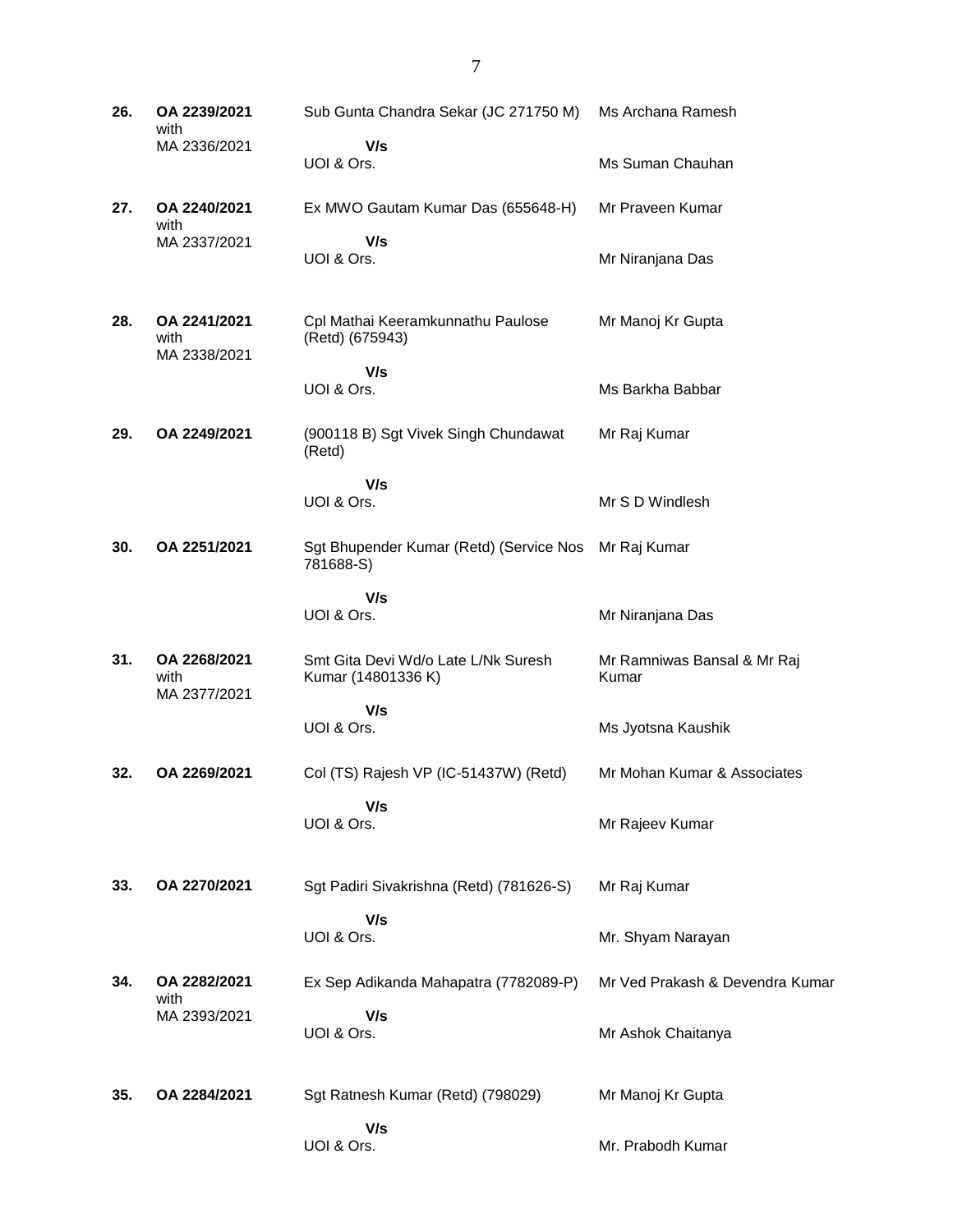| 36.                                                  | OA 2285/2021                         | Mrs Rama Mantha (LR) Wd/o IC -47527A<br>Lt Col Mantha Nagaraj (Retd) | Mr Rajesh Nandal                      |  |
|------------------------------------------------------|--------------------------------------|----------------------------------------------------------------------|---------------------------------------|--|
|                                                      |                                      | V/s<br>UOI & Ors.                                                    | Mr. Prabodh Kumar                     |  |
| 37.                                                  | OA 2287/2021<br>with                 | Wg Cdr Shalendra Singh (Retd) (23204-T)                              | Mr Ajit Kakkar & Associates           |  |
|                                                      | MA 2396/2021                         | V/s<br>UOI & Ors.                                                    | Gp Capt Karan Singh Bhati, Sr<br>CGSC |  |
| 38.                                                  | OA 2288/2021<br>with                 | (601682 T) HFO Mohan Sah (Retd)                                      | Mr Manoj Kr Gupta                     |  |
|                                                      | MA 2397/2021                         | V/s<br>UOI & Ors.                                                    | Mr. Avdhesh Kumar Singh               |  |
| 39.                                                  | OA 2289/2021<br>with<br>MA 2398/2021 | HFO Girija Shankar Shukla (Retd)<br>(609101)                         | Mr Manoj Kumar Gupta &<br>Associates  |  |
|                                                      |                                      | V/s<br>UOI & Ors.                                                    | Mr. K K Tyagi                         |  |
|                                                      |                                      |                                                                      |                                       |  |
| 40.                                                  | OA 2298/2021<br>with<br>MA 2406/2021 | HFO Rajendra Prasad Chaurasia (Retd)<br>(605052 B)                   | Mr Ajit Kakkar & Associates           |  |
|                                                      |                                      | V/s<br>UOI & Ors.                                                    | Mr. Satya Ranjan Swain                |  |
|                                                      |                                      |                                                                      |                                       |  |
| 41.                                                  | OA 2301/2021<br>with<br>MA 2413/2021 | Ex Ashok Kumar Singh (MWO (HFO)<br>$(674383-N)$                      | Mr Bharat Singh & Associates          |  |
|                                                      |                                      | V/s                                                                  |                                       |  |
|                                                      |                                      | UOI & Ors.                                                           | Mr Suman Chauhan                      |  |
|                                                      | <b>Final Opportunities</b>           |                                                                      |                                       |  |
| 42.                                                  | OA 2599/2021<br>with                 | JWO Rachit Gupta (Retd) (777376-H)                                   | Mr V C Shukla & Raj Kumar             |  |
|                                                      | MA 2736/2021                         | V/s<br>UOI & Ors.                                                    | Ms Barkha Babbar                      |  |
| 43.                                                  | OA 2796/2021<br>with                 | Capt Abraham Alex (Retd) & Ors.                                      | Mr Manish Yadav                       |  |
|                                                      | MA 2988/2021                         | V/s                                                                  |                                       |  |
|                                                      |                                      | UOI & Ors.                                                           | Mr Avdhesh Kumar Singh                |  |
| 44.                                                  | OA 17/2022<br>with                   | SS-33281F Capt Paramvir Singh(Retd)                                  | Mr Shakti Chand Jaidwal               |  |
|                                                      | MA 36/2022                           | V/s<br>UOI & Ors.                                                    | Mr Prabodh Kumar                      |  |
| <b>First Time Listed For Completion Of Pleadings</b> |                                      |                                                                      |                                       |  |
| 45.                                                  | OA 1952/2020                         | Shish Pal (Ex Gdr 2674584-P)                                         | Mr. B K Pathak & G K Pathak           |  |
|                                                      | with<br>MA 2257/2020                 | V/s                                                                  |                                       |  |

Mr Waize Ali Noor

UOI & Ors.